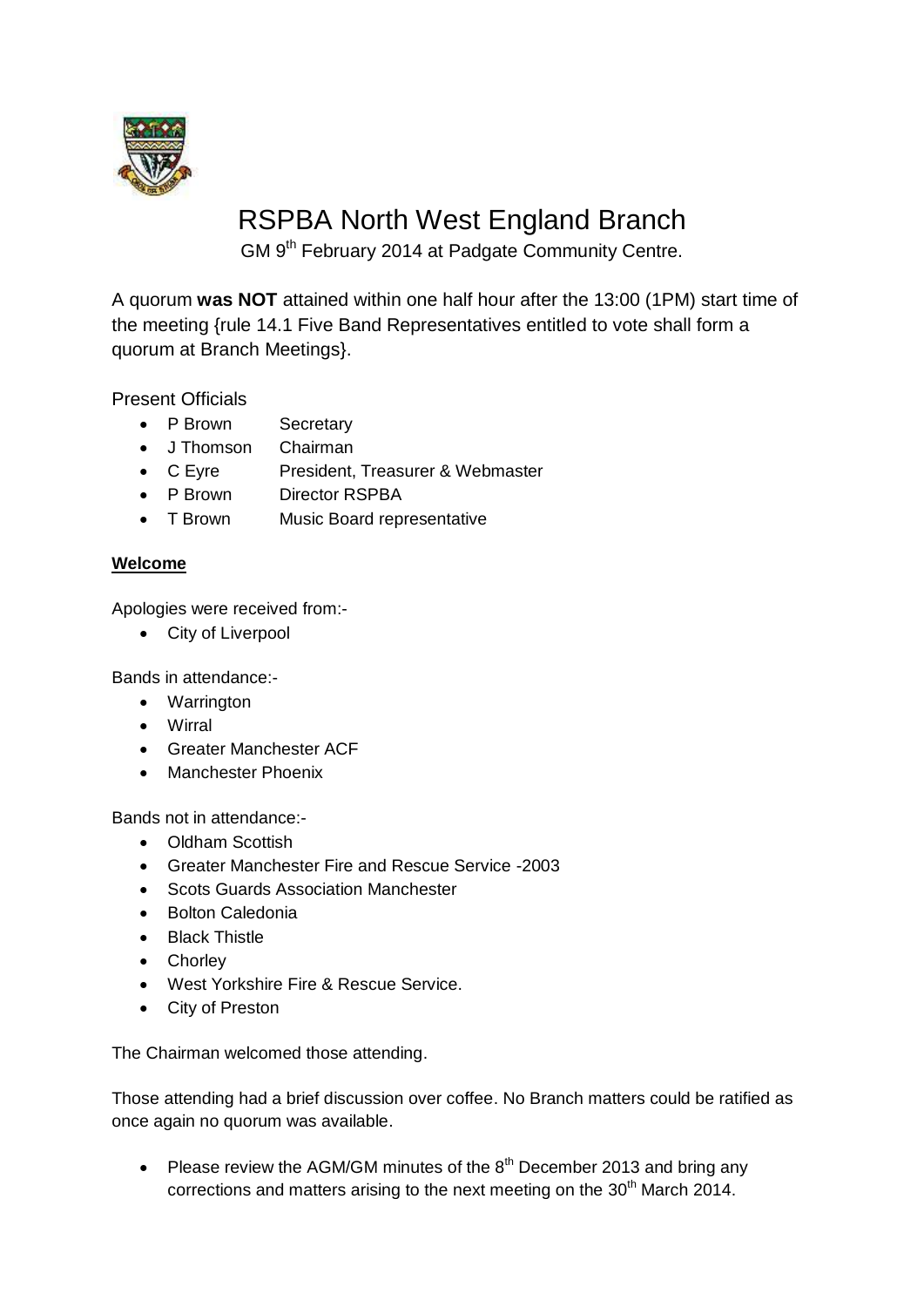- The Branch Constitution & Standing Orders needs to be updated to reflect the Company Changes in the RSPBA, and at the same time we may need to review the number of bands that make up the Quorum. Document to be updated and will need to be agreed at the next AGM to take effect.
- Solo Competitions: The branch thanks Chris for his administration and the running of the Solo events. We also thank Oldham Scottish for the venue. The competitions were good events for both Adjudicators and Competitors. There was a complaint over noise (inappropriate heckling) at the venue.
- Finance: The combination of entry fees and raffle income on both days of the Solo events has covered the costs of running the events. Chris also received a donation and a request to name some of the Trophies to be issued at future events.
- The entries for the Trios on the  $2^{nd}$  March look to be respectable and the Adjudicator is lined up and keen to support the day.
- Adrian Dunn has agreed to run a Drum Majors workshop on the 29<sup>th</sup> March 2014. The day is to be for beginners, how to hold the mace, marching and giving commands. On the day there will be a raffle. Entry is free. Lunch is available for £5. The day is open to all.
- Music Board: Summer School advert will be out soon;  $20^{th}$  to  $25^{th}$  July £160 under 16 and £190 for over 16s; Other branches to host Easter and Autumn events watch the RSPBA web site for details. The MB is also producing a procedures document on the grading applications and appeals process. There is also a proposal to split the Novice grades at major championships. Chris Armstrong has joined the MB. Proposal to limit registrations of a band has moved to be considering limiting the max size of a band that can cross the line.
- The Midlands Branch Indoor Mini Bands 23th March 2014.
- Directors Update: Investigations are ongoing into how to distribute the digitised training material (RSPBA Manuals). Note paper copies still available for purchase. The subject of registration is being discussed; band vs individual; tracking individual movements; picture ID cards etc. Just an open review of what is required and how best to implement. Standing Orders: Only one Competition Format – pipes down at the line to be optional: Expand the Adjudicators Panel representation on the Management Board; Include the Education Officers remit in the Music Board; the remainder are tidy up rules. Full details will be in the Order Papers issued to the Band Secretaries.
- AOCB 1) Advertisement of equipment for sale; can be placed on branch and RSPBA web sites. 2) Bathgate due to bridges; can bands tune up after crossing the bridge or is playing up to the line allowed (Director to progress)
- We are waiting for formal allocation of the adjudicators for the competitions. Paul and Theresa will organise the travel arrangements for the Mini Bands with the Adjudicators. Drum Salute - possible prize fund to encourage entries.
- Trophies to be returned; Chris advised we have enough trophies and medals.
- Trios 2nd March at Oldham, judge is Harry Stephenson
- Quartets, Mini Bands and Drum Salute 12<sup>th</sup> April at Birkenhead judges David Clarke and David Brown

Next Meeting  $30<sup>th</sup>$  March 2014 @ 13:00